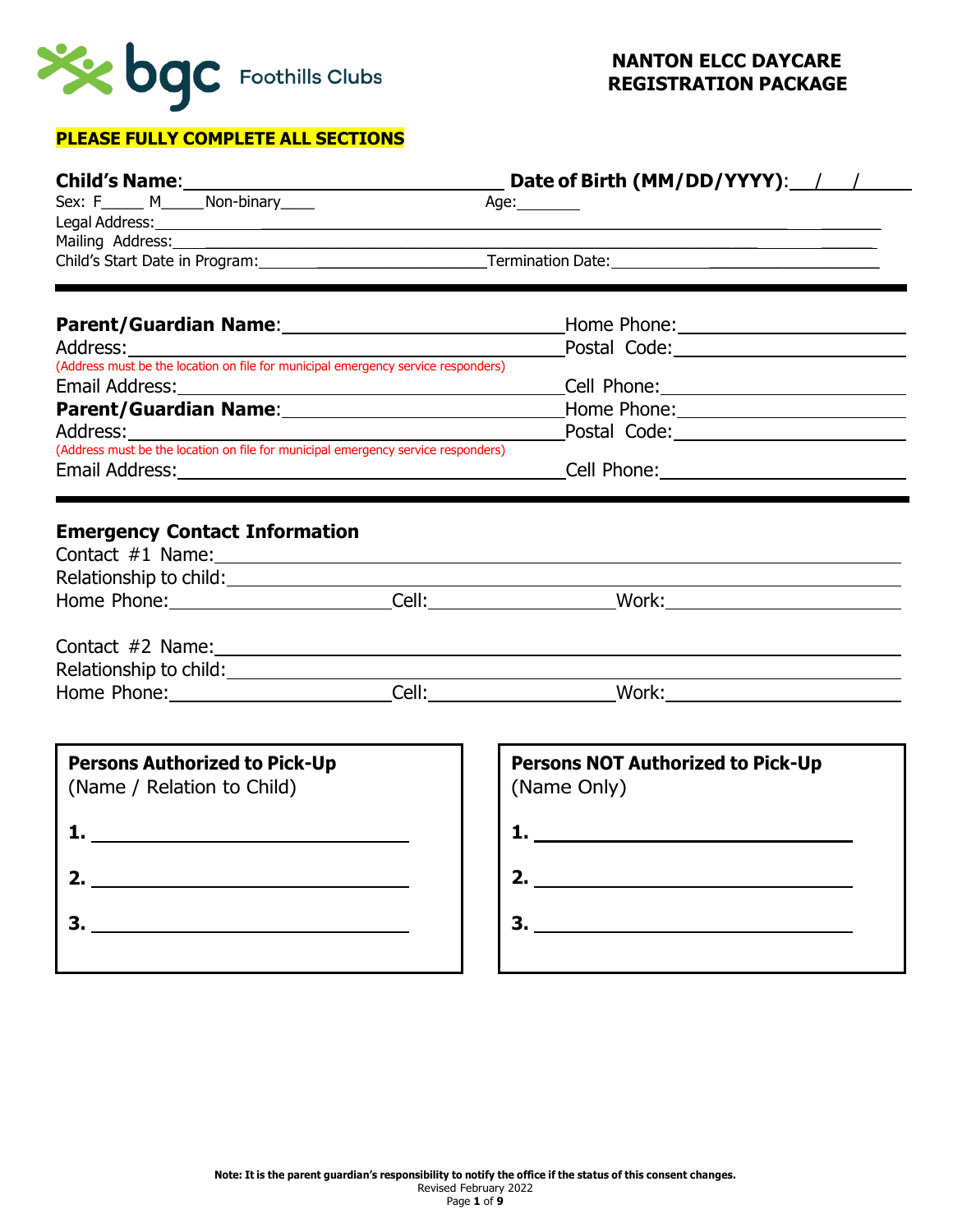

| Is your child on any regular medications? If yes, please describe:                                                                                                                                                             |                                                                                                                                                                                                                                      |
|--------------------------------------------------------------------------------------------------------------------------------------------------------------------------------------------------------------------------------|--------------------------------------------------------------------------------------------------------------------------------------------------------------------------------------------------------------------------------------|
|                                                                                                                                                                                                                                |                                                                                                                                                                                                                                      |
| Does your child have any allergies or skin reactions? If yes, please describe treatment:                                                                                                                                       |                                                                                                                                                                                                                                      |
| etc.) Please describe:                                                                                                                                                                                                         | Do you have any concerns regarding your child's health? (seizures (febrile seizures), asthma, vision, hearing                                                                                                                        |
| Are your child's immunizations up to date?<br>$Yes$ No $\qquad$                                                                                                                                                                |                                                                                                                                                                                                                                      |
| <b>Consent</b><br>Do you agree to allow:<br>Please initial by your response                                                                                                                                                    |                                                                                                                                                                                                                                      |
| Photographs of you and/or your child(ren) to be used for publicity reasons?<br>$Yes$ No $No$                                                                                                                                   |                                                                                                                                                                                                                                      |
| You and/or your child(ren) to participate in surveys for program evaluation?<br>Yes<br><b>No.</b>                                                                                                                              |                                                                                                                                                                                                                                      |
| You may transport my child by ambulance or car in case of an emergency?<br>$Yes$ No $\qquad$                                                                                                                                   |                                                                                                                                                                                                                                      |
| information as it changes                                                                                                                                                                                                      | I acknowledge that all the information I have provided is accurate to the best of myknowledge and agree to update any                                                                                                                |
|                                                                                                                                                                                                                                | Date: <u>University of the set of the set of the set of the set of the set of the set of the set of the set of the set of the set of the set of the set of the set of the set of the set of the set of the set of the set of the</u> |
| Parent/Guardian Signature: National Accounts and Accounts and Accounts and Accounts and Accounts and Accounts and Accounts are also accounts and Accounts are also accounts and Accounts are also accounts and Accounts are al |                                                                                                                                                                                                                                      |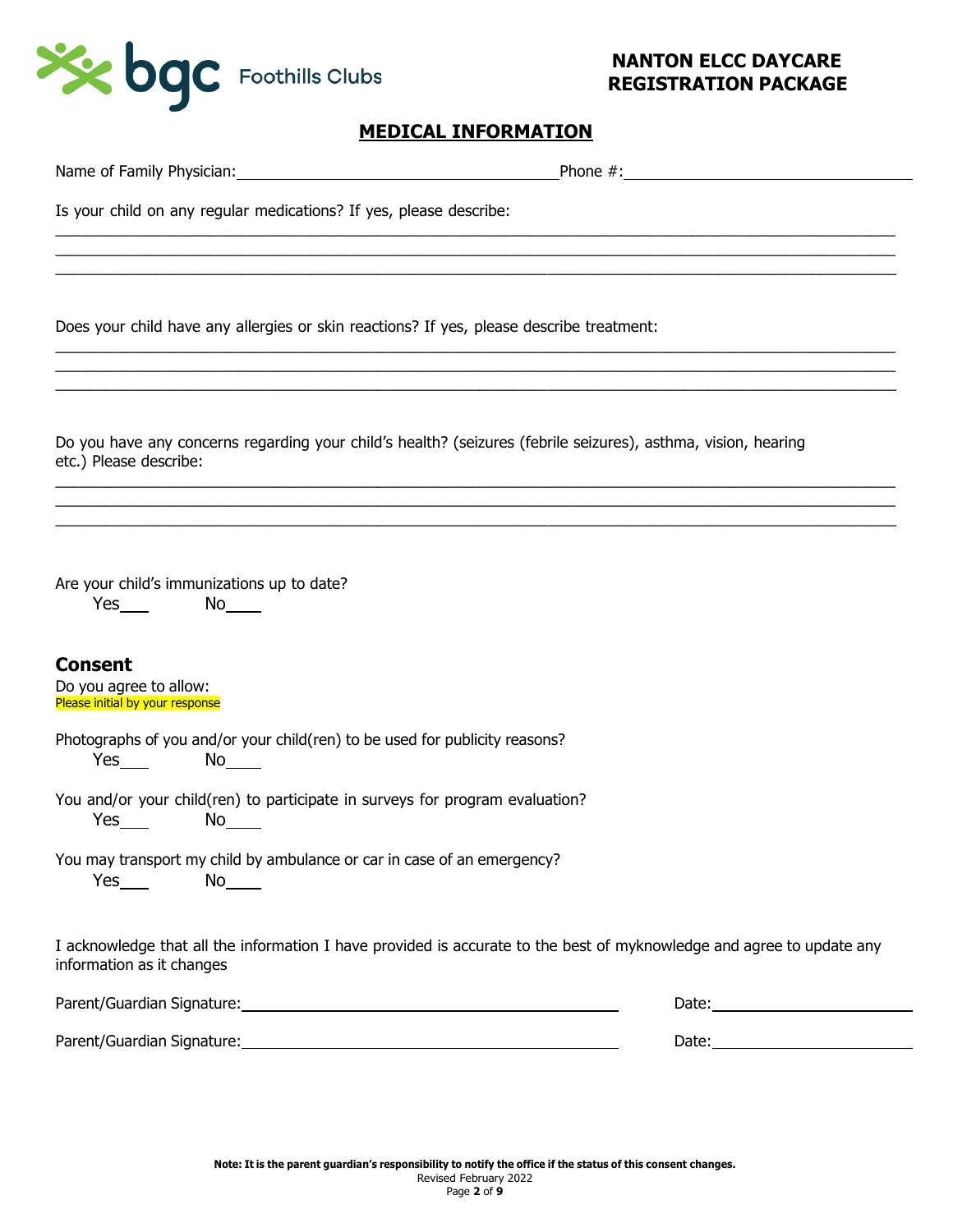

## **CHILD INFORMATION / PERSONAL DATA**

Do you have any concerns regarding your child's development? (Behaviour, Speech, Language, Mobility, etc.)

Has your child had previous Child Care experience? If yes, how did he/she adapt?

What is/are your child's favourite toys/activities?

What are your child's eating habits? (mannerisms)

Does your child have any food sensitivities?

Favourite Foods?

#### **Strong Dislikes?**

| Does your child dress themselves? |    |  |
|-----------------------------------|----|--|
| Yes.                              | N٥ |  |

Is your child toilet trained?

If no, how can we support you with toilet training?

Does your child nap?

 $Yes$  No  $No$ 

If yes, how long does your child typically nap for?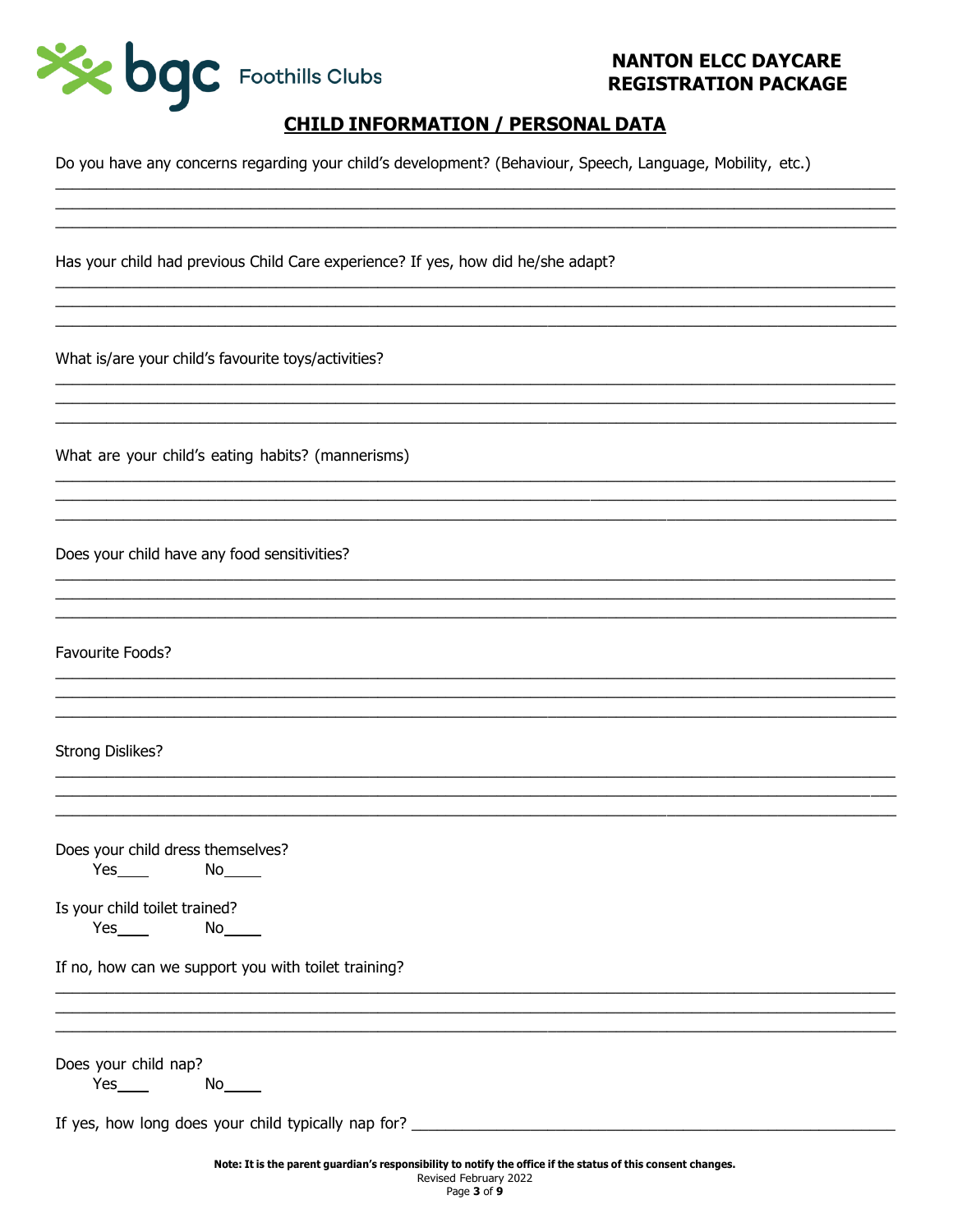| See bac Foothills Clubs |  |
|-------------------------|--|
|-------------------------|--|

Does your child have any siblings? If yes, please list their ages?

What method of discipline is used at home?

How does your child react?

How would you describe your child's personality?

What is the dominant language used at home?

What are your daycare expectations?

Please explain any other information that will help us better understand your child: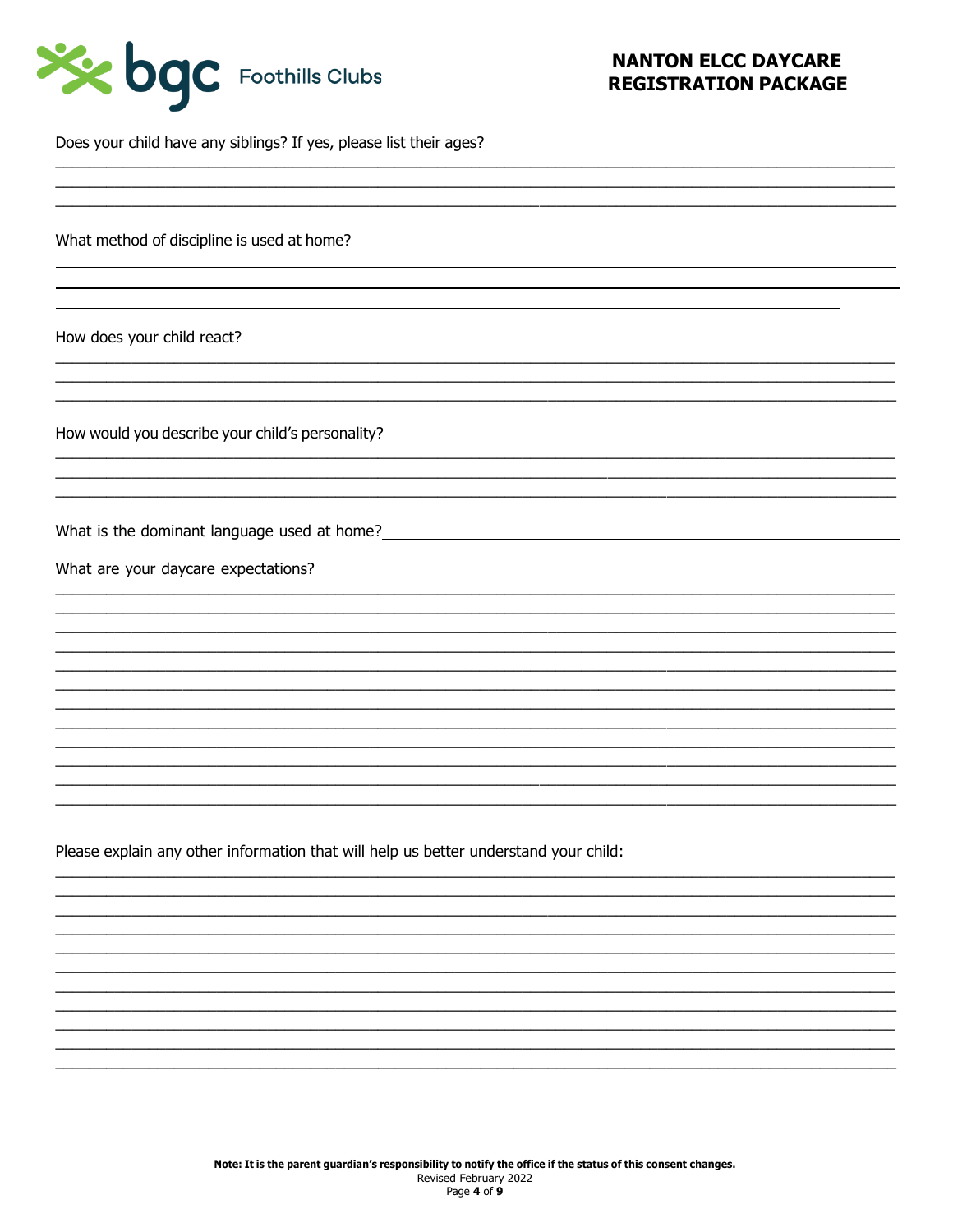

#### **PARTICIPANT RISK ACKNOWLEDGEMENT, RELEASE OF PERSONAL AND MEDICAL INFORMATION AND RELEASE, WAIVER OF CLAIM AND ASSUMPTION OF RISK**

Our goal is to provide a safe experience for all participants registered in programs offered by BGC Foothills Clubs. Our programs, however, may include elements of risk and you, and/or, as the parent(s) or legal guardians of participant(s), will be required to complete, date and sign this Participant RiskAcknowledgement, Release of Personal and Medical Information, and, Release and Waiver of Claim and Assumption of Risk**, before or at the time** of enrolment in any BGC Foothills Clubs program. **We believe in the informed consent of the participant(s) and/or legal guardian of the participant(s) to the identifiable and unforeseen risks that may occur during our programs.**

Enrollment in a Club Program is your acknowledgement and acceptance of the risks or dangers that may occur during the program and thereby you, and/or as the parent(s) or legal guardian(s) of participants are deemed to have accepted the risks or dangers of this program.

In consideration of my, and/or my child(ren) or charge's participation in this program, I agree and acknowledge that:

Risks or dangers identifiable and unforeseen in the Club Programs at Boys and Girls Clubs of the Foothills include loss and/or damage of personal property. Injuries may occur when your child participates in activities such as sports programs, dances, bike riding, swimming and hiking. Inclement weather, plant allergies, insect bites and allergies, Animal and Livestock Encounters, food allergies, are other possible risks. There are also risks inherent and unforeseen when traveling to and from a Program outing, which may include mishaps during transportation. Transportation may be by hired coach, staff drivers in the clubs' own bus or volunteer drivers in their own vehicles. **I have read and clearly understand that there are identifiable and unforeseen risks or dangers to the Club Programs at Boys and Girls Clubs of the Foothills:**

**(Participant's signature or parent/legal guardian signature if participant is under 18 yrs.)**

1. My child(ren) or charge(s) and/or I have met all of the prerequisites required for participation in a Club Program offered by BGC Foothills Clubs.

2. I freely and voluntarily release and discharge BGC Foothills Clubs, its employees, agents, instructors, volunteers, counsellors and camp leaders from all claims, demands, actions or causes of action for damages, property loss or personal injury except in the case of negligence as defined by law, on the part of BGC Foothills Clubs, to me and/or my child(ren) or charge(s) howsoever caused which is in any way connected or related to the participation in a Club Program.

3. I waive any claim I may have against BGC Foothills Clubs arising from my and/or my child(ren)'s or charge(s)' participation in the program and I will indemnify and save harmless BGC Foothills Clubs, its agents, employees, instructors, volunteers, counsellors and camp leaders for any claim, except negligence as defined by law on the part of BGC Foothills Clubs.

4. I agree that by signing this Risk Acknowledgement, Release of Personal and Medical Information, and Release, Waiver of Claim and Assumption of Risk as a parent or guardian of a participant who is under the age of 18 years, I acknowledge that there are risks and hazards inherent in the program to which I am willing to expose my child or charge and I will pay for any costs incurred by BGC Foothills Clubs should a suit be launched on my child's or charge's behalf, except in the case of negligence as defined by law on the part of BGC Foothills Clubs.

5. BGC Foothills Clubs, including its agents, employees, volunteers, instructors, camp leaders and counsellors, may collect, use, retain and disclose my child(ren) and/or charge(s)' and my personal information wherein its sole discretion, it deems necessary and reasonable for the purpose of a safe and caring experience for the participant. For example, disclosure of personal information to third parties may occur in the event of accident, sickness, counselling, program assessment, legal proceedings, an investigation, or the preparation of tax receipts. The retention period for this personal information is seven (7) years from the date of its collection. In the event of program evaluation, aggregate data and not personally identifiable information will be collected and disclosed.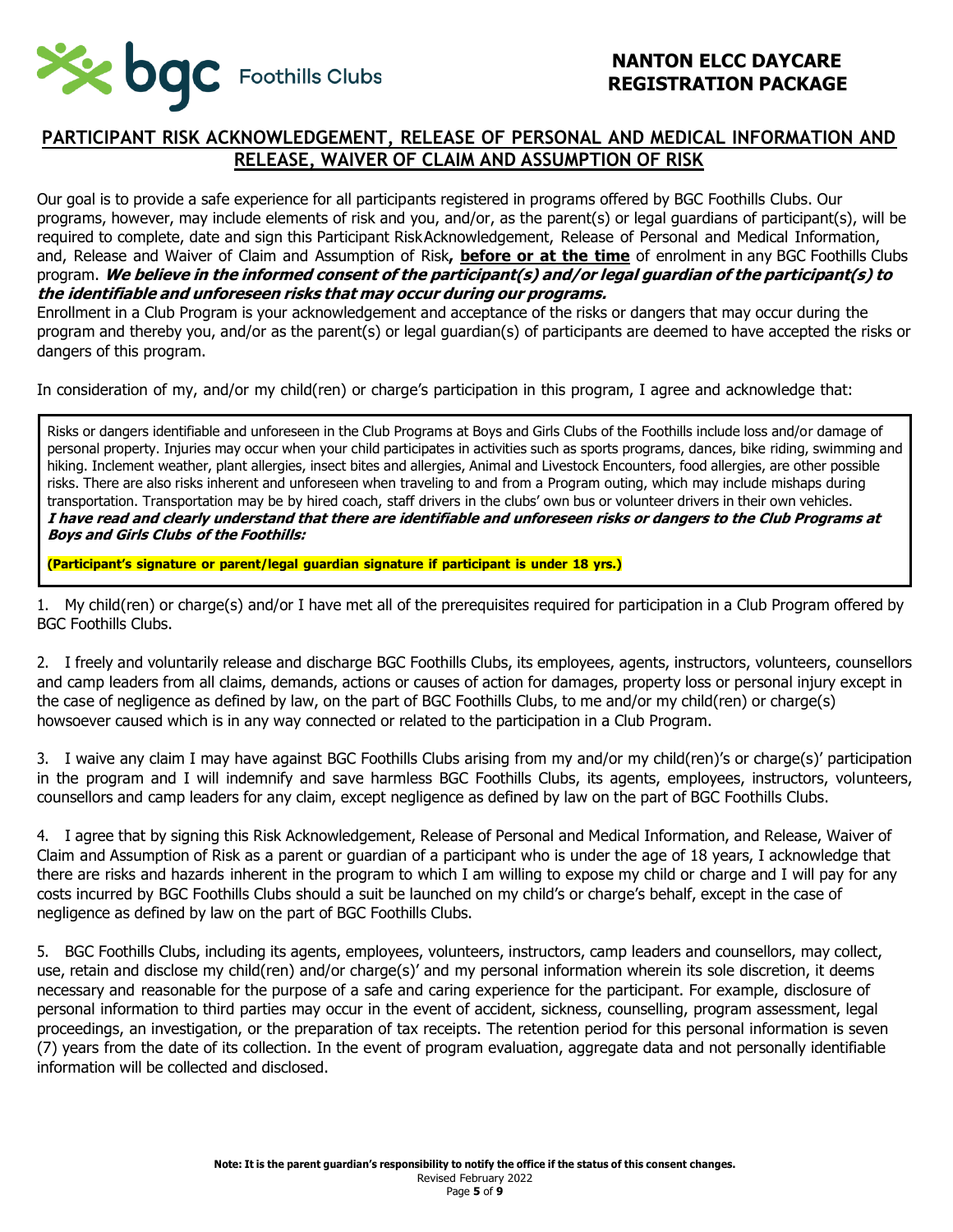

6. BGC Foothills Clubs may secure such medical advice and services as it, in its sole discretion, may deem necessary for my and/or my child's or charge(s)' health and safety and I shall be financially responsible for such advice and services that exceeds coverage by Alberta Health Care. I realize that a reasonable effort will be made to contact the primary contact person and/or emergency contact person if an emergency arises and if not available then as soon as is reasonably possible.

7. I HAVE CAREFULLY READ, UNDERSTAND, AND I AM FREELY SIGNING the **Participant Risk Acknowledgement, Release of Personal and Medical Information and Release, Waiver of Claim and Assumption of Risk**, and voluntarily accept and assume the risks or dangers inherent, identifiable and/or unforeseen in a Club Program offered by BGC Foothills Clubs, including personal injury and property loss, except in the case of negligence as defined by law on the part of BGC Foothills Clubs.

| I hereby give my informed consent to the terms and conditions of this document.                                                                                                                                                     |
|-------------------------------------------------------------------------------------------------------------------------------------------------------------------------------------------------------------------------------------|
|                                                                                                                                                                                                                                     |
|                                                                                                                                                                                                                                     |
|                                                                                                                                                                                                                                     |
|                                                                                                                                                                                                                                     |
| Witness Name: 2008 Communication of the Communication of the Communication of the Communication of the Communication of the Communication of the Communication of the Communication of the Communication of the Communication       |
|                                                                                                                                                                                                                                     |
| Phone Number: <u>Alexander Advisory</u> Changes and Changes and Changes and Changes and Changes and Changes and Changes and Changes and Changes and Changes and Changes and Changes and Changes and Changes and Changes and Changes |
|                                                                                                                                                                                                                                     |
|                                                                                                                                                                                                                                     |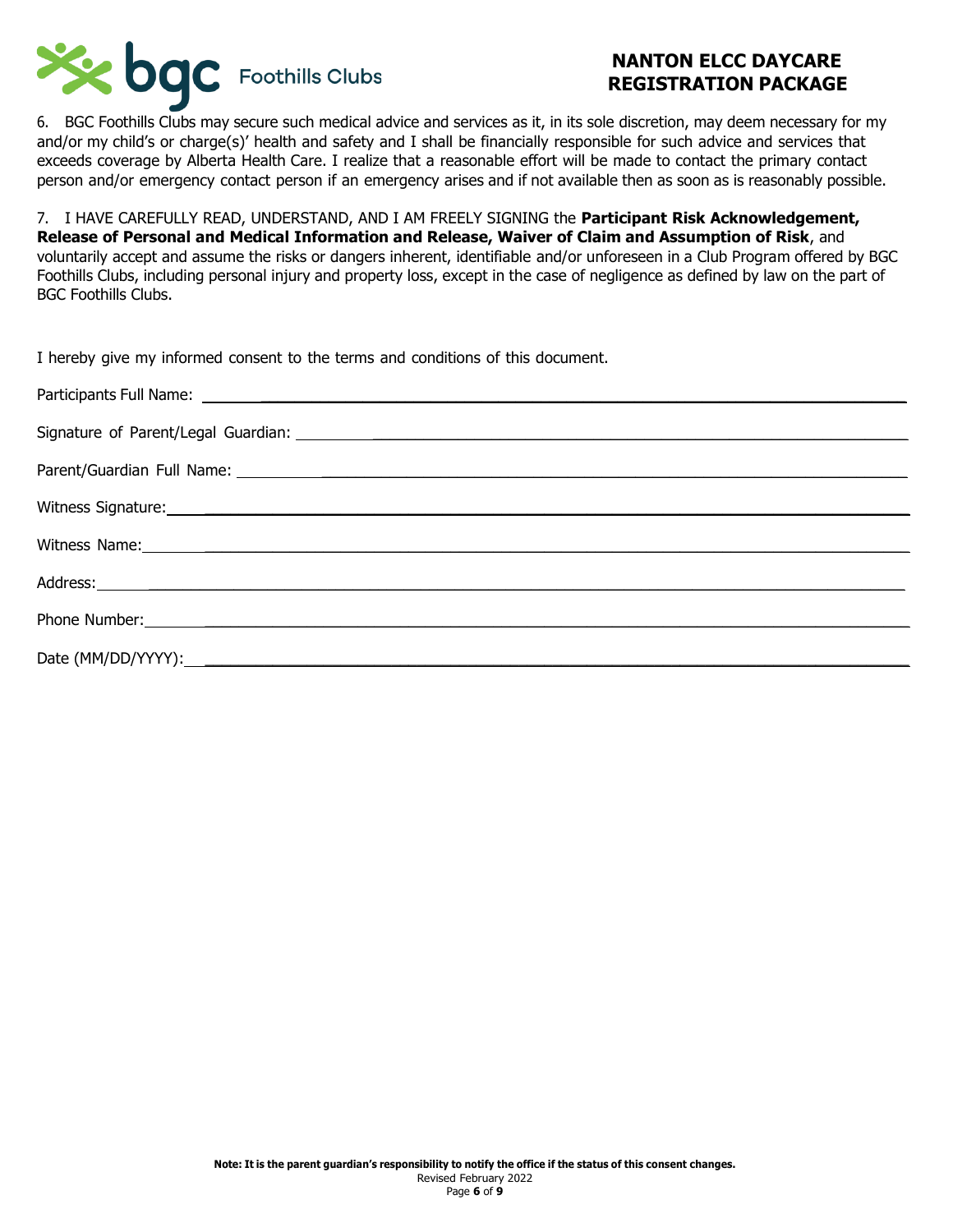

# **WALKING CONSENT FORM**

In consideration of my child(ren) example of charge's participation in this program, I agree and acknowledge that:

1. My child(ren) may be walked to any of the following locations within the area in yellow on the attached map that follows, as well as the following routes and destinations:

**Route #1** – Around the pond in Westview; route marked orange.

**Route #2** – Dave Wallace Memorial Park; route marked in green.

 $*$ Only children aged 18 months and up are permitted to play on this playground as per manufacturer signage $*$ **Route #3** Boomers Hill and back around; route marked in pink.



- 2. Children may be walked Monday through Friday during the times of 9 am-12 pm and 2 pm-4 pm. Staff will follow regulated child/staff ratios; including mixed child/staff ratios at all times while on walks.
- 3. Children go outdoors and on a walk daily to promote physical literacy and large motor function, to connect with our community and engage in the wonderment of nature and the seasons.
- 4. I freely and voluntarily release and discharge BGC Foothills Clubs, its employees, agents, instructors and volunteers from all claims, demands, actions or causes of action for damages, property loss or personal injury except in the case of negligence as defined by law, on the part of the BGC Foothills Clubs, to me and or my child(ren) or charge(s) howsoever caused which is in any way connected or related to the participation in a club program.

I freely and voluntarily release and discharge BGC Foothills Clubs, its employees, agents, instructors and volunteers from all claims, demands, actions or causes ofaction for damages, property loss or personal injury except in the case of negligence as defined by law, on the part of the BGC Foothills Clubs, to me and/or my child(ren) or charge(s) howsoever caused which is in any way connected or related to the participation in a Club Program.

| Signature of Parent/Legal Guardian: |  |
|-------------------------------------|--|
|                                     |  |

Date (MM/DD/YYYY):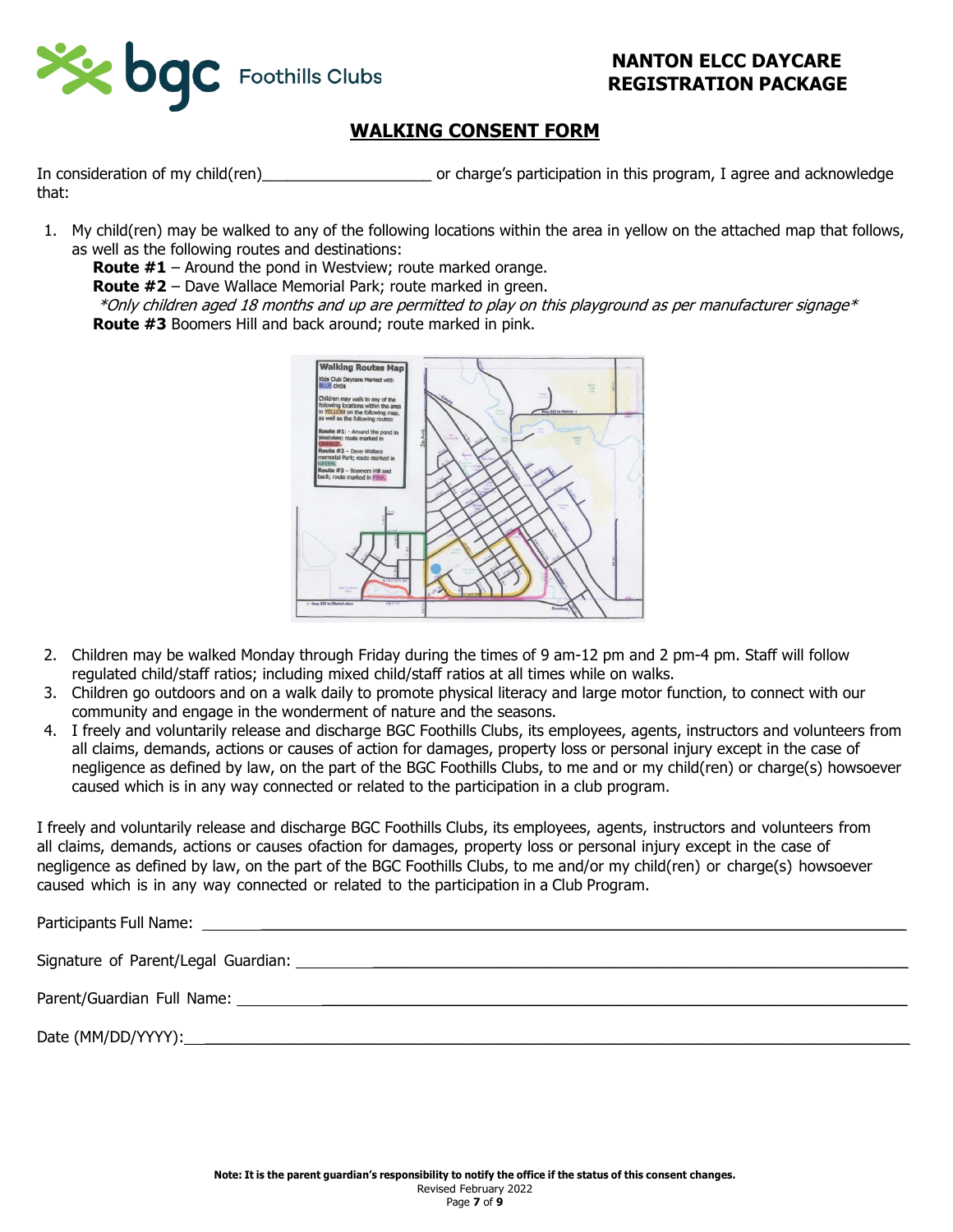

#### **MEDIA CONSENT FORM - CHILD/YOUTH**

**Name of Child/Youth:**

#### **Club name where Child/Youth is a Member:**

Dear Parent or Guardian,

Your child may participate in an event or activity at BGC Foothills Clubs where photos/videos or audio recordings of club members may be taken for the purpose of representing BGC Foothills Clubs on promotional materials. Please read this media consent form carefully and indicate below your permission for your child's image to be used in this manner. Parents with childrenor under the age of 18 must sign this consent form in order to protect your child's safety and privacy.

#### **Section 1**

I give consent to have photos/video/film/audio of my child recorded and used in the promotional materials of BGC Foothills Clubs. My child's image may be published or used in newspapers, promotional videos, television commercials, program brochures, posters, our website, our Facebook site, etc. or otherwise displayed to the public or used for other educational/fundraising purposes, either in whole or in part by BGC Foothills Clubs, its members, and/or external partners.

| I Accept<br>$\Box$                         | I Decline |  |
|--------------------------------------------|-----------|--|
| Parent Signature                           | Date      |  |
| Youth Aged 18+ Signature                   | Date      |  |
| <b>Section 2 - Confidentiality Concern</b> |           |  |

If you have a concern and do not want your child's image used, please check here:  $\Box$ 

Child's Name Date